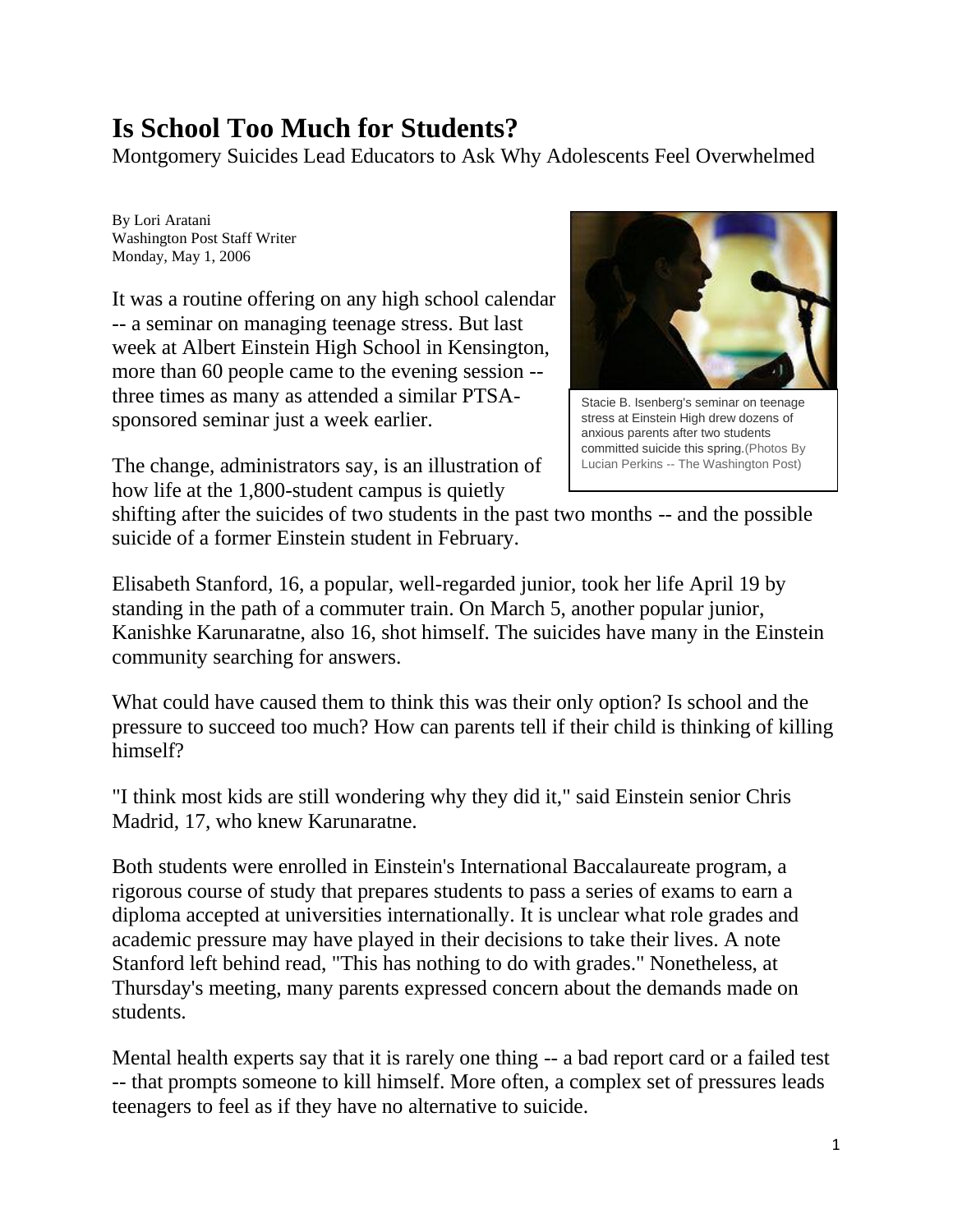Even so, school officials and parents say the deaths are an important reminder that the rigors of teenage life should not be ignored, particularly in the Washington, area, where high expectations and high achievement go hand in hand.

"I'm very concerned about the pressure on students who live in this region," said Cathy O'Brien, whose son is an Einstein sophomore. "In other areas, kids take three or four AP exams over the course of four years. Here, they'll take that many in a year."

In some ways the deaths seem to have rattled parents more than students. Experts said that isn't unusual.

"It's normal for parents to be more alarmed -- the worst thing that can happen is losing a child," said Brian L. Meyer, executive director of the Virginia Treatment Center for Children at the Virginia Commonwealth University Medical Center. "When they see suicides happening, it's terrifying."

At the Einstein seminar, which featured Stacie Isenberg, director of the child and adolescent program at the Ross Center for Anxiety and Related Disorders -- the same expert who spoke at the campus a week before -- parents urged administrators to be more open with students about what happened to their classmates.

Principal James Fernandez decided to tell only the junior and senior classes about Stanford's death April 20, in part because he said he felt uncomfortable making such an announcement to the whole school. But some parents said all students should have been told what happened.

"This is so important. This is a matter of life and death, and we have to talk to everyone," Said Cherifi, whose daughter is a freshman at Einstein, said.

Mental health officials differ on what is the best approach to dealing with such issues as suicide. Although some encourage educators to have open discussions, others say too much talk about suicide can glorify the act, possibly encouraging other students to consider killing themselves.

"I don't know that there's a perfect solution,'' Fernandez told parents.

Nationwide, teenage suicide rates have been declining since 1992. According to the National Center for Health Statistics, in 2000, there were 8.2 deaths per 100,000 youths ages 15 to 19. Between 2001 and 2004 in Montgomery County, 13 young people, ages 10 to 19, committed suicide, according to the Maryland Vital Statistics Administration.